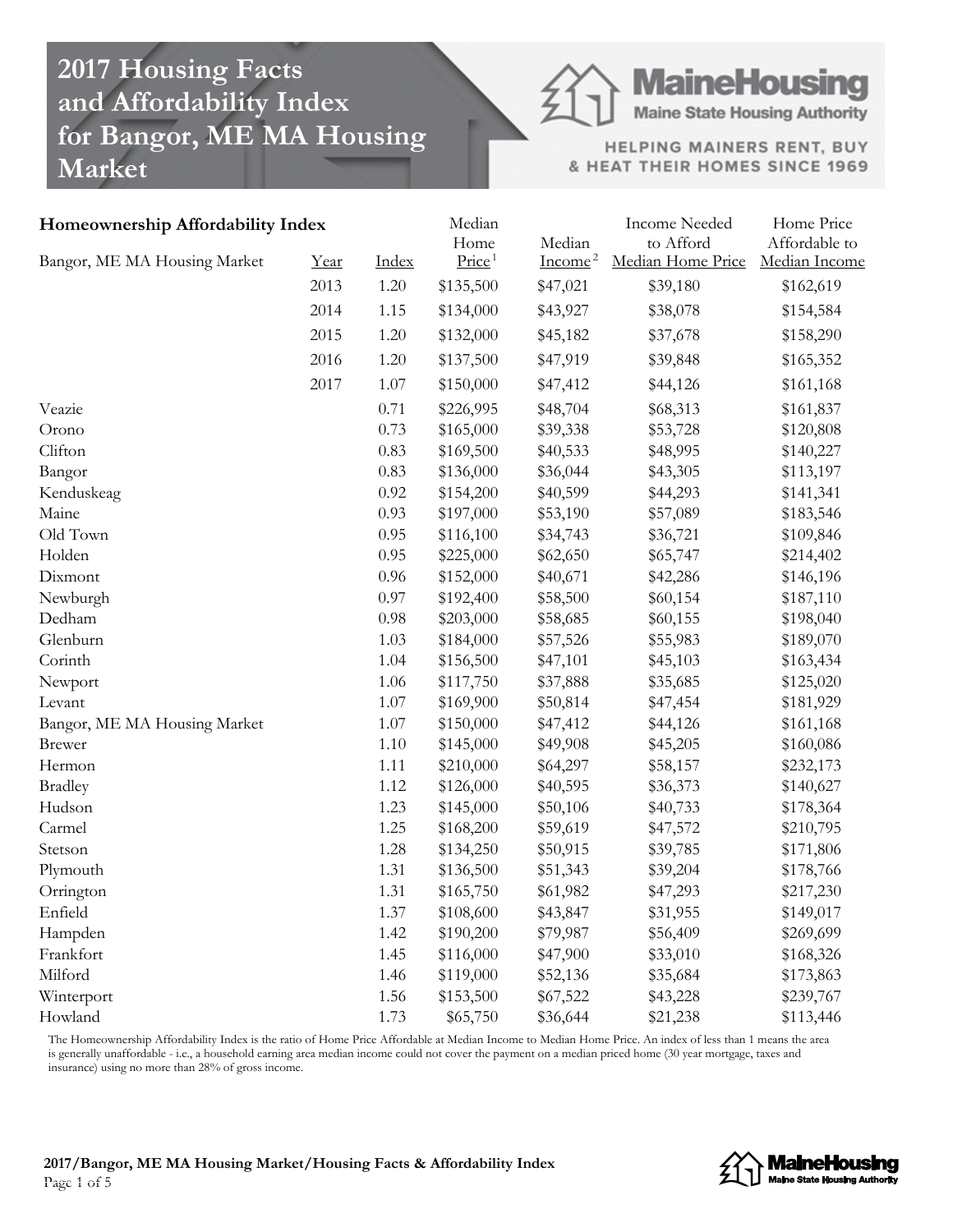## **Households Unable to Afford Median Home**

| Households                   |                  |         |            |                         |             | <b>Income Needed</b> |  |
|------------------------------|------------------|---------|------------|-------------------------|-------------|----------------------|--|
|                              | Unable to Afford |         |            |                         | to Afford   |                      |  |
|                              | Median Home      |         | Total      | Median                  | Median Home |                      |  |
| Location                     | Percent          | Number  | Households | Home Price <sup>1</sup> | Annual      | Hourly               |  |
| Veazie                       | 65.9%            | 544     | 826        | \$226,995               | \$68,313    | \$32.84              |  |
| Orono                        | $60.1\%$         | 1,720   | 2,862      | \$165,000               | \$53,728    | \$25.83              |  |
| Holden                       | 59.6%            | 766     | 1,285      | \$225,000               | \$65,747    | \$31.61              |  |
| Clifton                      | 59.6%            | 214     | 359        | \$169,500               | \$48,995    | \$23.56              |  |
| Bangor                       | 57.0%            | 8,216   | 14,402     | \$136,000               | \$43,305    | \$20.82              |  |
| Kenduskeag                   | 56.0%            | 327     | 584        | \$154,200               | \$44,293    | \$21.29              |  |
| Maine                        | 54.1%            | 305,534 | 565,115    | \$197,000               | \$57,089    | \$27.45              |  |
| Newburgh                     | 51.7%            | 296     | 572        | \$192,400               | \$60,154    | \$28.92              |  |
| Old Town                     | $51.5\%$         | 1,689   | 3,278      | \$116,100               | \$36,721    | \$17.65              |  |
| Dedham                       | 51.1%            | 410     | 801        | \$203,000               | \$60,155    | \$28.92              |  |
| Dixmont                      | 50.9%            | 244     | 479        | \$152,000               | \$42,286    | \$20.33              |  |
| Glenburn                     | 49.0%            | 892     | 1,820      | \$184,000               | \$55,983    | \$26.92              |  |
| Newport                      | 48.2%            | 685     | 1,421      | \$117,750               | \$35,685    | \$17.16              |  |
| Corinth                      | 48.1%            | 539     | 1,121      | \$156,500               | \$45,103    | \$21.68              |  |
| Bangor, ME MA Housing Market | 47.6%            | 26,141  | 54,944     | \$150,000               | \$44,126    | \$21.21              |  |
| Levant                       | $46.5\%$         | 536     | 1,152      | \$169,900               | \$47,454    | \$22.81              |  |
| Hermon                       | 46.4%            | 1,033   | 2,226      | \$210,000               | \$58,157    | \$27.96              |  |
| <b>Brewer</b>                | 45.1%            | 1,879   | 4,164      | \$145,000               | \$45,205    | \$21.73              |  |
| <b>Bradley</b>               | 44.6%            | 296     | 662        | \$126,000               | \$36,373    | \$17.49              |  |
| Hudson                       | 41.3%            | 241     | 583        | \$145,000               | \$40,733    | \$19.58              |  |
| Stetson                      | 41.2%            | 203     | 493        | \$134,250               | \$39,785    | \$19.13              |  |
| Plymouth                     | 39.4%            | 219     | 557        | \$136,500               | \$39,204    | \$18.85              |  |
| Carmel                       | 38.9%            | 443     | 1,139      | \$168,200               | \$47,572    | \$22.87              |  |
| Orrington                    | 36.3%            | 524     | 1,444      | \$165,750               | \$47,293    | \$22.74              |  |
| Milford                      | 35.2%            | 454     | 1,289      | \$119,000               | \$35,684    | \$17.16              |  |
| Frankfort                    | 34.6%            | 161     | 465        | \$116,000               | \$33,010    | \$15.87              |  |
| Hampden                      | 33.9%            | 977     | 2,882      | \$190,200               | \$56,409    | \$27.12              |  |
| Howland                      | $30.9\%$         | 147     | 476        | \$65,750                | \$21,238    | \$10.21              |  |
| Enfield                      | 30.7%            | 197     | 641        | \$108,600               | \$31,955    | \$15.36              |  |
| Winterport                   | $28.5\%$         | 431     | 1,514      | \$153,500               | \$43,228    | \$20.78              |  |

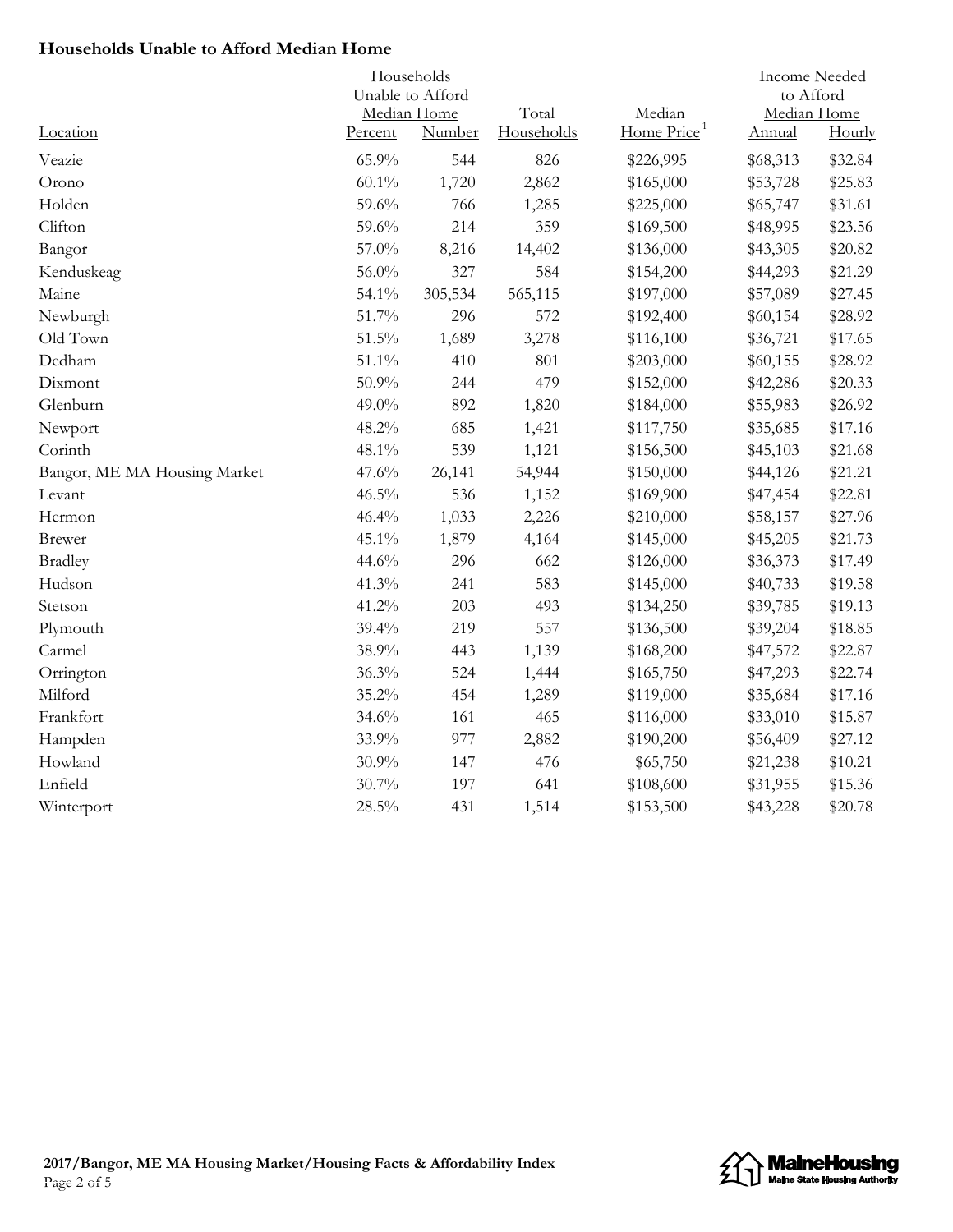# **Unattainable Homes as a Percentage of Homes Sold**

|                              | Percentage of      | Affordable     | Unattainable             |
|------------------------------|--------------------|----------------|--------------------------|
| Location                     | Unattainable Homes | Homes Sold     | Homes Sold               |
| Clifton                      | 73.3%              | $\overline{4}$ | 11                       |
| Bangor                       | 68.5%              | 121            | 263                      |
| Orono                        | 68.2%              | 21             | 45                       |
| Kenduskeag                   | 64.3%              | 5              | 9                        |
| Veazie                       | $61.5\%$           | 10             | 16                       |
| Newburgh                     | 56.3%              | $\overline{7}$ | 9                        |
| Maine                        | 53.9%              | 9,513          | 11,139                   |
| Old Town                     | 52.7%              | 35             | 39                       |
| Dedham                       | $50.0\%$           | 14             | 14                       |
| Holden                       | 50.0%              | 22             | 22                       |
| Dixmont                      | 47.1%              | 9              | 8                        |
| Bangor, ME MA Housing Market | 41.8%              | 962            | 692                      |
| Corinth                      | 41.7%              | 14             | 10                       |
| Glenburn                     | 41.3%              | 37             | 26                       |
| <b>Brewer</b>                | 36.6%              | 85             | 49                       |
| Newport                      | 36.0%              | 32             | 18                       |
| Hermon                       | 35.6%              | 65             | 36                       |
| <b>Bradley</b>               | 31.6%              | 13             | 6                        |
| Plymouth                     | 25.0%              | 15             | 5                        |
| Hampden                      | 24.8%              | 112            | 37                       |
| Carmel                       | 24.2%              | 25             | $8\,$                    |
| Stetson                      | 23.1%              | 10             | $\mathfrak{Z}$           |
| Hudson                       | 22.2%              | 14             | $\overline{4}$           |
| Levant                       | 19.4%              | 29             | $\overline{\mathcal{I}}$ |
| Orrington                    | 17.3%              | 43             | $\overline{9}$           |
| Howland                      | 13.6%              | 19             | $\mathfrak{Z}$           |
| Milford                      | 12.1%              | 29             | 4                        |
| Frankfort                    | 8.3%               | 11             | 1                        |
| Winterport                   | $8.0\%$            | 46             | 4                        |
| Enfield                      | 7.1%               | 13             | $\mathbf{1}$             |

### **Relative Increases in Income and Home Price** 3





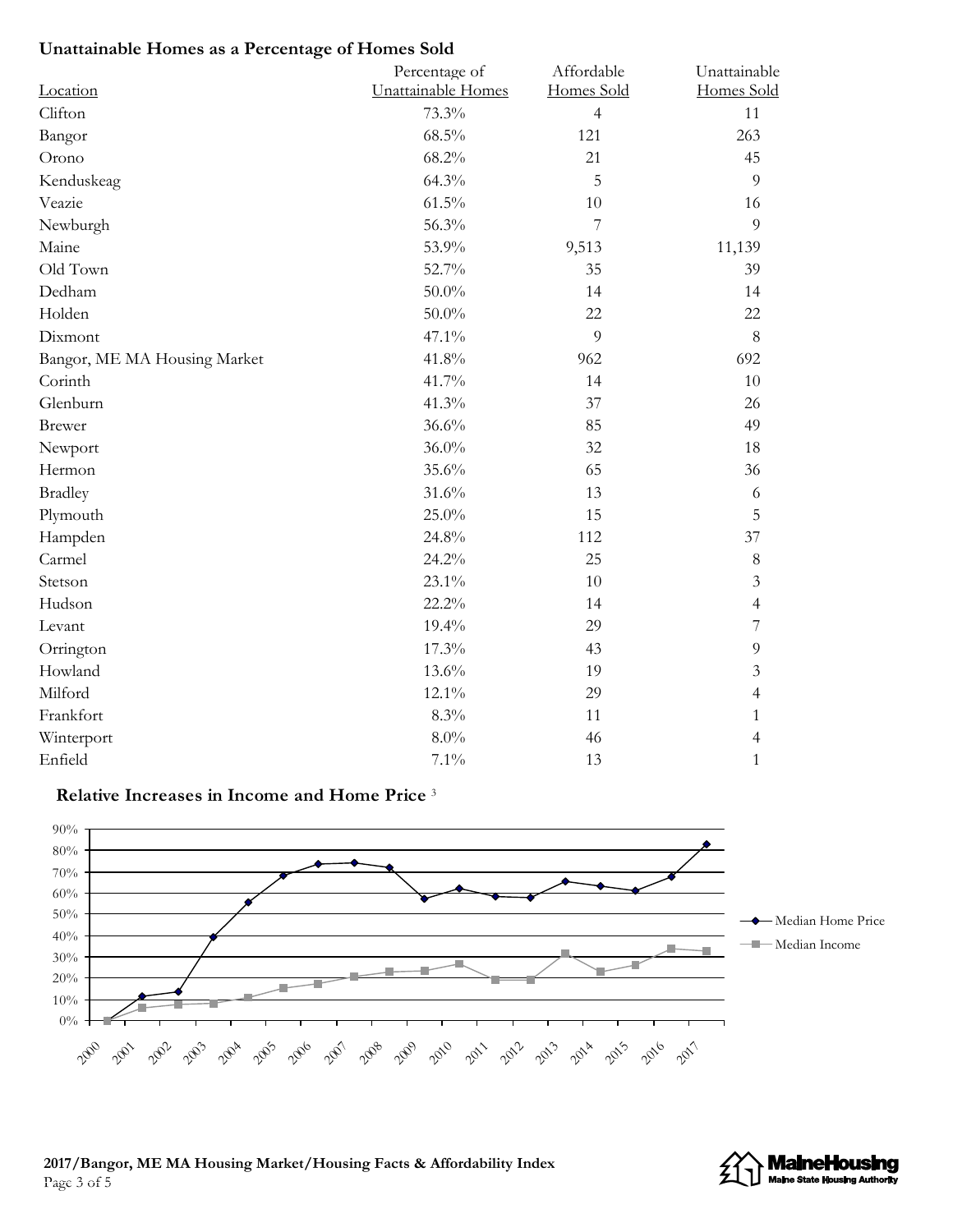| <b>Rental Affordability Index</b> |      |       |                      | Renter              |                          |               |
|-----------------------------------|------|-------|----------------------|---------------------|--------------------------|---------------|
|                                   |      |       | Average              | Household           | <b>Income Needed</b>     | 2 BR Rent     |
|                                   |      |       | 2 BR Rent            | Median              | to Afford                | Affordable to |
| Bangor, ME MA Housing             | Year | Index | (with utilities) $4$ | Income <sup>2</sup> | <b>Average 2 BR Rent</b> | Median Income |
| Market                            |      |       |                      |                     |                          |               |
|                                   | 2013 | 0.84  | \$884                | \$29,677            | \$35,362                 | \$742         |
|                                   | 2014 | 0.70  | \$954                | \$26,716            | \$38,154                 | \$668         |
|                                   | 2015 | 0.76  | \$897                | \$27,347            | \$35,888                 | \$684         |
|                                   | 2016 | 0.79  | \$909                | \$28,898            | \$36,372                 | \$722         |
|                                   | 2017 | 0.73  | \$922                | \$26,979            | \$36,880                 | \$674         |
| Newport                           |      | 0.42  | \$1,129              | \$18,914            | \$45,179                 | \$473         |
| LaGrange                          |      | 0.46  | \$937                | \$17,272            | \$37,488                 | \$432         |
| Brewer                            |      | 0.54  | \$1,508              | \$32,372            | \$60,334                 | \$809         |
| Howland                           |      | 0.62  | \$833                | \$20,681            | \$33,307                 | \$517         |
| Old Town                          |      | 0.68  | \$936                | \$25,471            | \$37,432                 | \$637         |
| Bangor                            |      | 0.71  | \$871                | \$24,589            | \$34,857                 | \$615         |
| Passadumkeag                      |      | 0.72  | \$874                | \$24,999            | \$34,952                 | \$625         |
| Bangor, ME MA Housing Market      |      | 0.73  | \$922                | \$26,979            | \$36,880                 | \$674         |
| Orono                             |      | 0.74  | \$855                | \$25,213            | \$34,181                 | \$630         |
| Orrington                         |      | 0.74  | \$1,118              | \$33,234            | \$44,721                 | \$831         |
| Maine                             |      | 0.79  | \$977                | \$30,804            | \$39,093                 | \$770         |
| Hermon                            |      | 0.84  | \$1,092              | \$36,746            | \$43,687                 | \$919         |
| Hampden                           |      | 1.21  | \$1,050              | \$50,651            | \$42,000                 | \$1,266       |

The Rental Affordability Index is the ratio of 2-Bedroom Rent Affordable at Median Renter Income to Average 2-Bedroom Rent. An index of less than 1 means the area is generally unaffordable – i.e., a renter household earning area median renter income could not cover the cost of an average 2-bedroom apartment (including utilities) using no more than 30% of gross income.

# **Renter Households Unable to Afford Average 2 Bedroom Rent**

|                              |          | Households               |            |                      | Income Needed            |         |
|------------------------------|----------|--------------------------|------------|----------------------|--------------------------|---------|
|                              |          | Unable to Afford         | Total      | Average              | to Afford                |         |
|                              |          | <b>Average 2 BR Rent</b> |            | 2 BR Rent            | <b>Average 2 BR Rent</b> |         |
| Location                     | Percent  | <u>Number</u>            | Households | $(with utilities)^4$ | Annual                   | Hourly  |
| LaGrange                     | 81.1%    | 43                       | 53         | \$937                | \$37,488                 | \$18.02 |
| Newport                      | $80.1\%$ | 350                      | 437        | \$1,129              | \$45,179                 | \$21.72 |
| <b>Brewer</b>                | 77.2%    | 1,275                    | 1,651      | \$1,508              | \$60,334                 | \$29.01 |
| Howland                      | 70.8%    | 80                       | 113        | \$833                | \$33,307                 | \$16.01 |
| Old Town                     | $69.3\%$ | 1,005                    | 1,451      | \$936                | \$37,432                 | \$18.00 |
| Bangor                       | $64.5\%$ | 5,003                    | 7,751      | \$871                | \$34,857                 | \$16.76 |
| Bangor, ME MA Housing Market | $62.9\%$ | 11,265                   | 17,908     | \$922                | \$36,880                 | \$17.73 |
| Orono                        | $61.8\%$ | 990                      | 1,603      | \$855                | \$34,181                 | \$16.43 |
| Orrington                    | $60.6\%$ | 131                      | 216        | \$1,118              | \$44,721                 | \$21.50 |
| Maine                        | $59.6\%$ | 96,448                   | 161,746    | \$977                | \$39,093                 | \$18.79 |
| Hermon                       | 58.5%    | 230                      | 393        | \$1,092              | \$43,687                 | \$21.00 |
| Passadumkeag                 | $57.1\%$ | 16                       | 28         | \$874                | \$34,952                 | \$16.80 |
| Hampden                      | 41.6%    | 254                      | 610        | \$1,050              | \$42,000                 | \$20.19 |